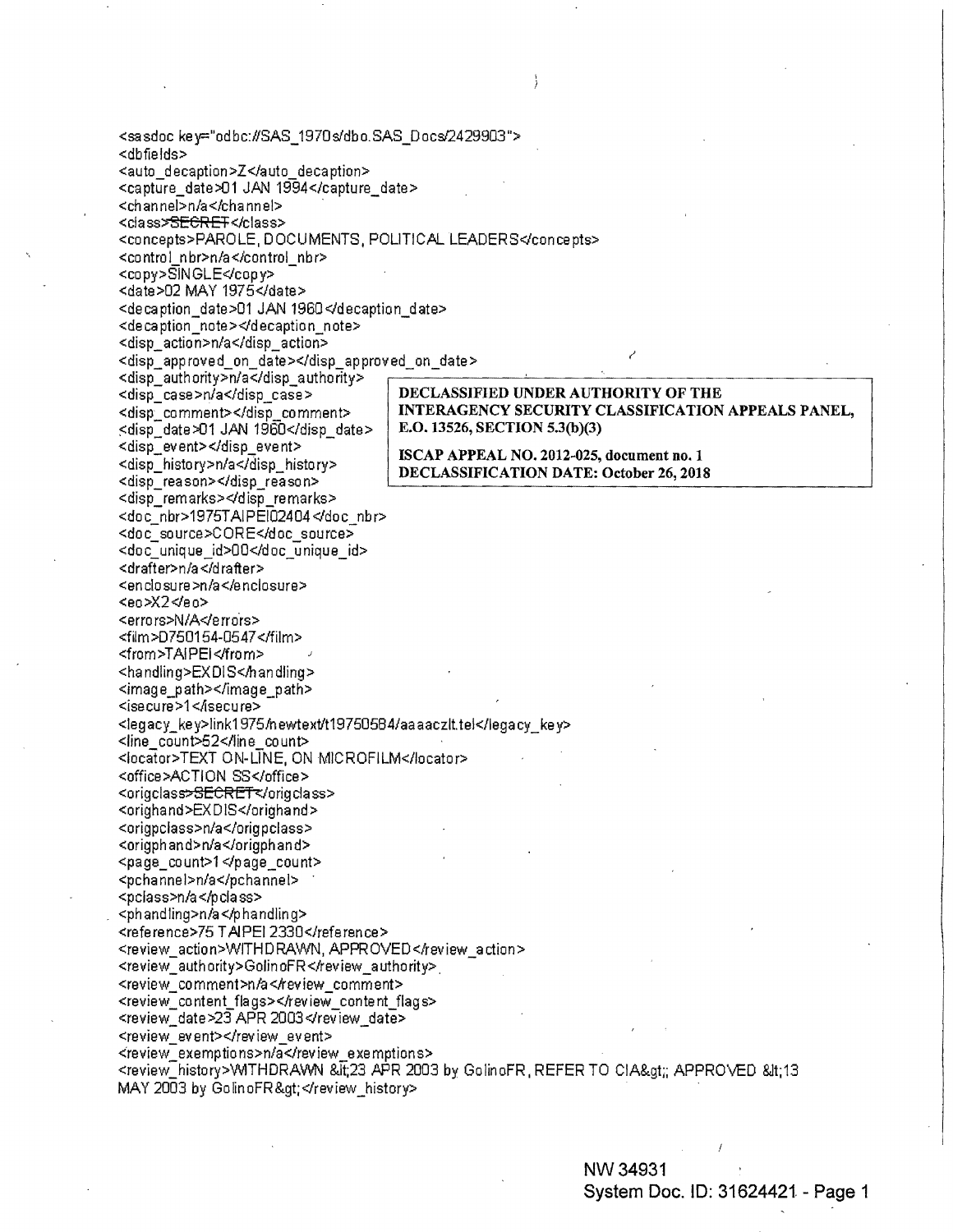<review\_markings>

Margaret P. Grafe **Id**  Not rele asab le under either Executive Order or other law or regulation US Department of State EO Systematic Review 05 JUL2006

</review\_markings> <review\_media\_id></review\_media\_id> <review referrals>CIA</review referrals> <review\_release\_date>n/a</review\_release\_date> <review\_release\_event>n/a </review\_release\_event> <review\_transfer\_date></review\_transfer\_date> <review\_withdrawn\_fields></review\_withdrawn\_fields> <secure>OPEN</secure> <status>NATIVE</status> <subject>EX-PRESIDENT THIEU'S ENTOURAGE: ONWARD TRAVEL OF TRAN THANH DIEN</subject> <tags>SREF, VS, TW, (NGUYEN VAN THIEU), (TRAN THANH DIEN)</tags> <to>STATE</to> <type>TE<Aype> </dbfield s> <markings> Margaret **P.** Grafeld Not releasable under either Executive Order or other law or regulation US Department of State EO~Systematic Review 05'JUL2006 </markings> <msgtext> **SECRET** 

PAGE 01 TAIPEI 02404 020923Z

21

ACTIÓN SS-25

INFO OCT-01 IS0-00 /026 W 130725 ----------------------

R020819Z MAY75 FM AMEMBASSY TAIPEI TO SECSTATE WASHDC 5045

## SECRETTAIPEI 2404

EXDIS

E.O. 11652: XGDS2 AND XGDS4 TAGS: SREF, VS, TW SUBJECT: EX-PRESIDENT THIEU'S ENTOURAGE: ONWARD TRAVEL.OF TRAN THANH DIEN

WARNING NOTICE-SENSITIVE INTELLIGENCE SOURCE METHODS INVOLVED.

## **NW34931 System Doc. ID: 31624421 - Page 2**